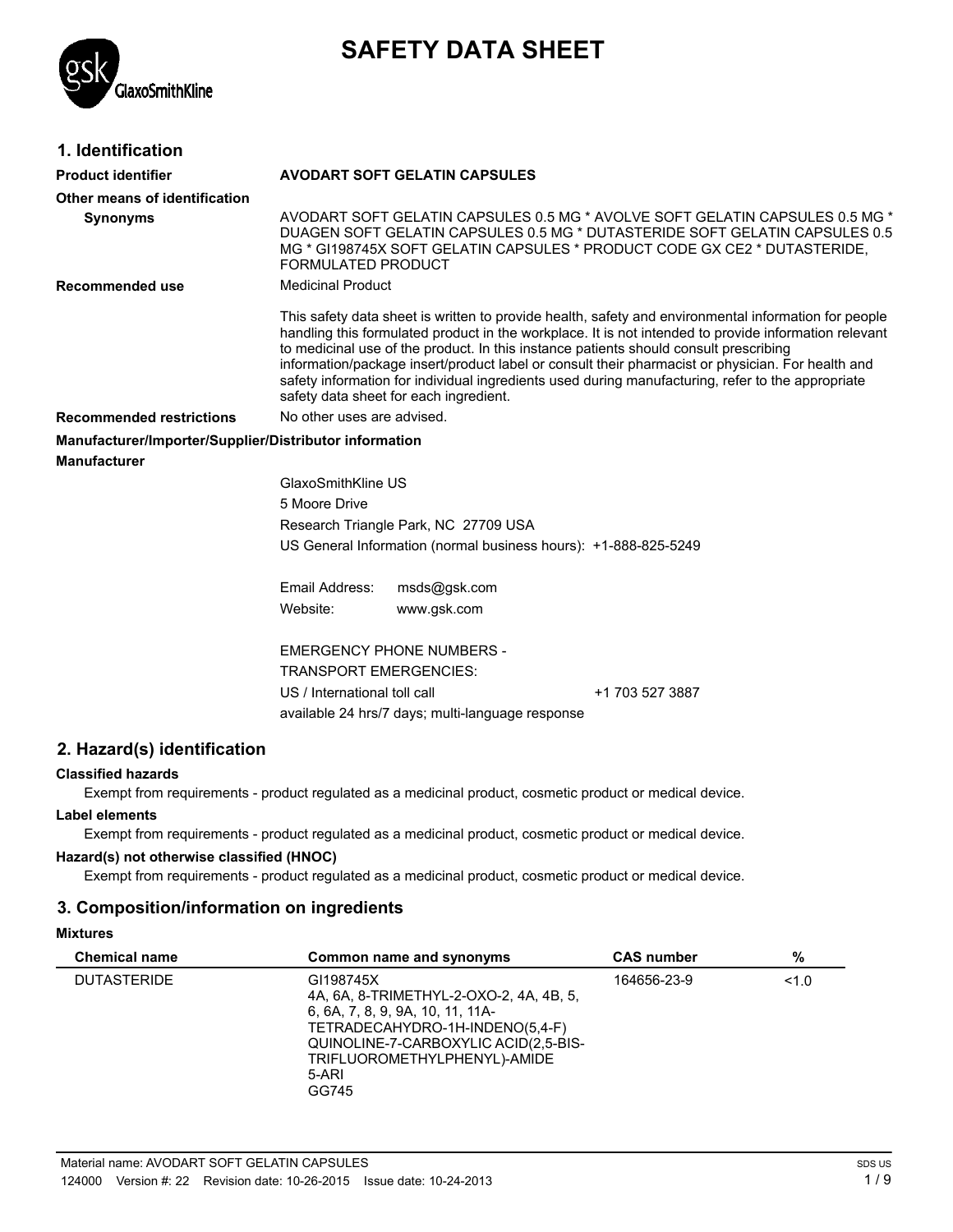| <b>Chemical name</b>                     | Common name and synonyms                                                                                                                                                                                                                                                                                                                                                               | <b>CAS number</b> | %     |  |
|------------------------------------------|----------------------------------------------------------------------------------------------------------------------------------------------------------------------------------------------------------------------------------------------------------------------------------------------------------------------------------------------------------------------------------------|-------------------|-------|--|
| 2.6-DI-TERT-BUTYL-P-CRESOL               | BUTYLATED HYDROXYTOLUENE<br>4-METHYL-2,6-DI-TERT-BUTYLPHENOL<br><b>BUTYLHYDROXYTOLUENE</b><br>DIBUTYLATED HYDROXYTOLUENE<br>2.6-DI-TERT-BUTYL-1-HYDROXY-4-<br><b>METHYLBENZENE</b><br>3.5-DI-TERT-BUTYL-4-HYDROXYTOLUENE<br>2,6-BIS(1,1-DIMETHYLETHYL)-4-<br><b>METHYLPHENOL</b><br>2.6-DI-TERT-BUTYL-4-METHYLPHENOL<br>2.6-TERT-BUTYL-4-METHYLPHENOL<br>2,6-DI-TERT-BUTYL-PARA-CRESOL | 128-37-0          | < 0.1 |  |
| Other components below reportable levels |                                                                                                                                                                                                                                                                                                                                                                                        |                   | >99.0 |  |

\*Designates that a specific chemical identity and/or percentage of composition has been withheld as a trade secret.

| 4. First-aid measures                                                        |                                                                                                                                                                                                                                                                                                               |
|------------------------------------------------------------------------------|---------------------------------------------------------------------------------------------------------------------------------------------------------------------------------------------------------------------------------------------------------------------------------------------------------------|
| Inhalation                                                                   | In case of accident by inhalation: remove casualty to fresh air and keep at rest. If breathing is<br>difficult, trained personnel should give oxygen. If not breathing, give artificial respiration. Get<br>medical attention if symptoms occur.                                                              |
| <b>Skin contact</b>                                                          | Immediately flush skin with plenty of water. Take off contaminated clothing and wash before reuse.<br>Get medical attention if symptoms occur.                                                                                                                                                                |
| Eye contact                                                                  | Immediately flush eyes with plenty of water for at least 15 minutes. Get medical attention if<br>irritation develops and persists.                                                                                                                                                                            |
| Ingestion                                                                    | If swallowed, rinse mouth with water (only if the person is conscious). If ingestion of a large<br>amount does occur, call a poison control center immediately.                                                                                                                                               |
| <b>Most important</b><br>symptoms/effects, acute and<br>delayed              | The following adverse effects have been noted with therapeutic use of this material: decrease in<br>ejaculatory volume; mild reduction in sperm count; breast enlargement and tenderness in males;<br>decrease in libido; symptoms of hypersensitivity (such as skin rash, hives, itching).                   |
| Indication of immediate<br>medical attention and special<br>treatment needed | No specific antidotes are recommended. Treat according to locally accepted protocols. For<br>additional guidance, refer to the current prescribing information or to the local poison control<br>information centre.                                                                                          |
| <b>General information</b>                                                   | Ensure that medical personnel are aware of the material(s) involved, and take precautions to<br>protect themselves. Pre-placement and periodic health surveillance is not usually indicated. The<br>final determination of the need for health surveillance should be determined by local risk<br>assessment. |
| 5. Fire-fighting measures                                                    |                                                                                                                                                                                                                                                                                                               |
| Suitable extinguishing media                                                 | Water fog. Foam. Dry chemical powder. Carbon dioxide (CO2).                                                                                                                                                                                                                                                   |
| Unsuitable extinguishing<br>media                                            | None known.                                                                                                                                                                                                                                                                                                   |
| Specific hazards arising from<br>the chemical                                | During fire, gases hazardous to health may be formed.                                                                                                                                                                                                                                                         |

**Special protective equipment** Self-contained breathing apparatus and full protective clothing must be worn in case of fire. **and precautions for firefighters Fire fighting** Use water spray to cool unopened containers. **equipment/instructions Specific methods** Use standard firefighting procedures and consider the hazards of other involved materials. **General fire hazards** No unusual fire or explosion hazards noted.

# **6. Accidental release measures**

Keep unnecessary personnel away. Keep people away from and upwind of spill/leak. Wear appropriate protective equipment and clothing during clean-up. Ensure adequate ventilation. Local authorities should be advised if significant spillages cannot be contained. For personal protection, see section 8 of the SDS. **Personal precautions, protective equipment and emergency procedures** Collect spillage. Prevent product from entering drains. Stop the flow of material, if this is without risk. Following product recovery, flush area with water. For waste disposal, see section 13 of the SDS. **Methods and materials for containment and cleaning up** Avoid release to the environment. Inform appropriate managerial or supervisory personnel of all environmental releases. Prevent further leakage or spillage if safe to do so. Do not contaminate water. Avoid discharge into drains, water courses or onto the ground. **Environmental precautions**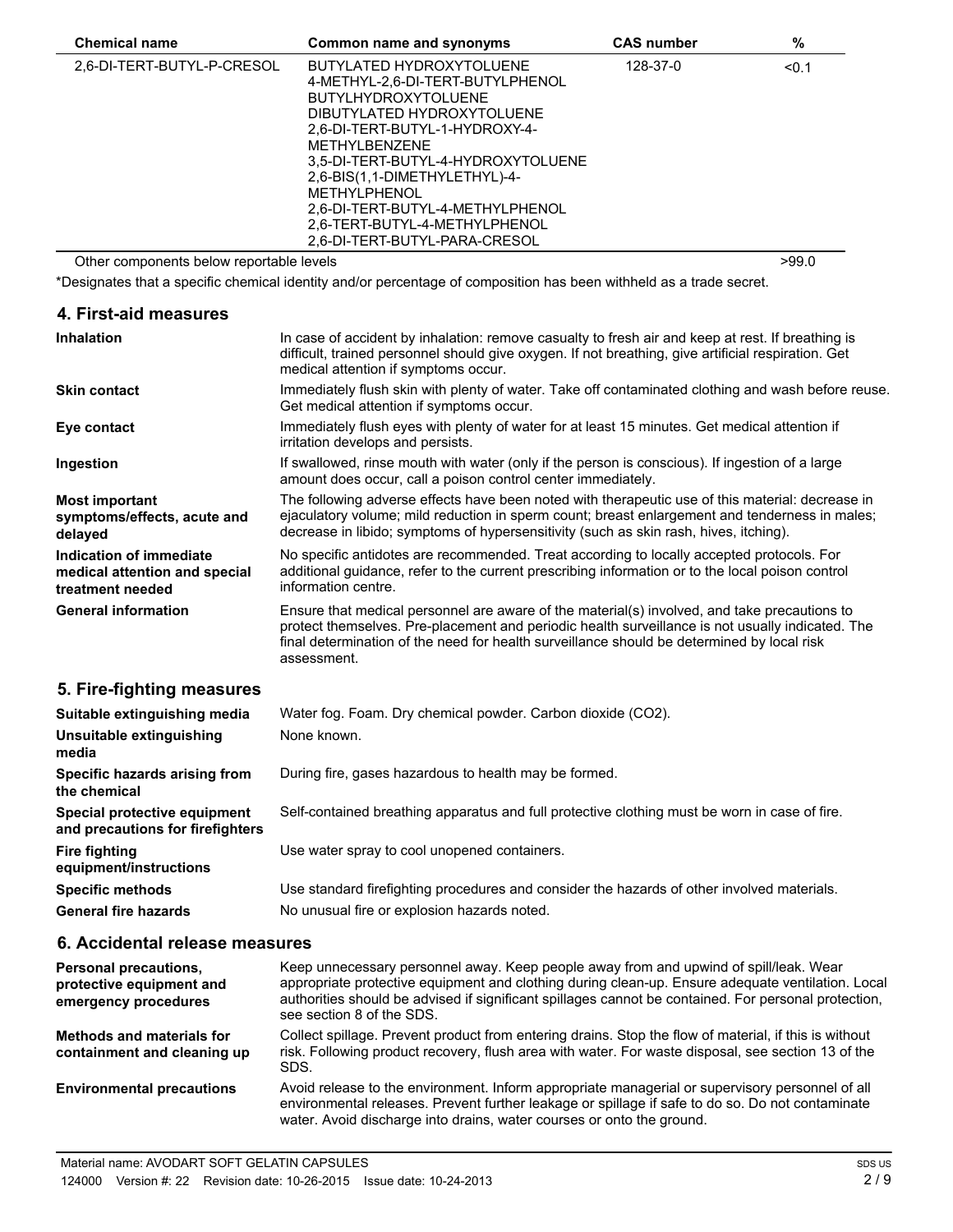# **7. Handling and storage**

**Precautions for safe handling**

Obtain special instructions before use. Do not handle until all safety precautions have been read and understood. Avoid prolonged exposure. Pregnant or breastfeeding women must not handle this product. Provide adequate ventilation. Wear appropriate personal protective equipment. Observe good industrial hygiene practices.

Store locked up. Store in a cool, dry place out of direct sunlight. Store in original tightly closed container. Store away from incompatible materials (see Section 10 of the SDS). **Conditions for safe storage, including any incompatibilities**

# **8. Exposure controls/personal protection**

#### **Occupational exposure limits**

| <b>GSK</b>                                    |                                                                                                                                                                                     |                                                                                                                                                                                                                                                                                                                                                                                                                                                                                                                                                                                                                                                                                                   |                                     |  |
|-----------------------------------------------|-------------------------------------------------------------------------------------------------------------------------------------------------------------------------------------|---------------------------------------------------------------------------------------------------------------------------------------------------------------------------------------------------------------------------------------------------------------------------------------------------------------------------------------------------------------------------------------------------------------------------------------------------------------------------------------------------------------------------------------------------------------------------------------------------------------------------------------------------------------------------------------------------|-------------------------------------|--|
| <b>Components</b>                             | <b>Type</b>                                                                                                                                                                         | <b>Value</b>                                                                                                                                                                                                                                                                                                                                                                                                                                                                                                                                                                                                                                                                                      | <b>Note</b>                         |  |
| <b>DUTASTERIDE (CAS</b><br>164656-23-9)       | 8 HR TWA                                                                                                                                                                            | $0.3 \text{ mcg/m3}$                                                                                                                                                                                                                                                                                                                                                                                                                                                                                                                                                                                                                                                                              | <b>REPRODUCTIVE</b><br>HAZARD, SKIN |  |
|                                               | <b>OHC</b>                                                                                                                                                                          | 5                                                                                                                                                                                                                                                                                                                                                                                                                                                                                                                                                                                                                                                                                                 | <b>REPRODUCTIVE</b><br>HAZARD, SKIN |  |
|                                               | <b>Short Term Excursion</b>                                                                                                                                                         | 3 mcg/m3                                                                                                                                                                                                                                                                                                                                                                                                                                                                                                                                                                                                                                                                                          | <b>REPRODUCTIVE</b><br>HAZARD, SKIN |  |
| <b>US. ACGIH Threshold Limit Values</b>       |                                                                                                                                                                                     |                                                                                                                                                                                                                                                                                                                                                                                                                                                                                                                                                                                                                                                                                                   |                                     |  |
| <b>Components</b>                             | <b>Type</b>                                                                                                                                                                         | <b>Value</b>                                                                                                                                                                                                                                                                                                                                                                                                                                                                                                                                                                                                                                                                                      | Form                                |  |
| 2,6-DI-TERT-BUTYL-P-CR<br>ESOL (CAS 128-37-0) | <b>TWA</b>                                                                                                                                                                          | $2$ mg/m $3$                                                                                                                                                                                                                                                                                                                                                                                                                                                                                                                                                                                                                                                                                      | Inhalable fraction and<br>vapor.    |  |
| US. NIOSH: Pocket Guide to Chemical Hazards   |                                                                                                                                                                                     |                                                                                                                                                                                                                                                                                                                                                                                                                                                                                                                                                                                                                                                                                                   |                                     |  |
| <b>Components</b>                             | <b>Type</b>                                                                                                                                                                         | <b>Value</b>                                                                                                                                                                                                                                                                                                                                                                                                                                                                                                                                                                                                                                                                                      |                                     |  |
| 2,6-DI-TERT-BUTYL-P-CR<br>ESOL (CAS 128-37-0) | <b>TWA</b>                                                                                                                                                                          | 10 mg/m3                                                                                                                                                                                                                                                                                                                                                                                                                                                                                                                                                                                                                                                                                          |                                     |  |
| <b>Biological limit values</b>                | No biological exposure limits noted for the ingredient(s).                                                                                                                          |                                                                                                                                                                                                                                                                                                                                                                                                                                                                                                                                                                                                                                                                                                   |                                     |  |
| Appropriate engineering<br>controls           | General ventilation normally adequate.                                                                                                                                              |                                                                                                                                                                                                                                                                                                                                                                                                                                                                                                                                                                                                                                                                                                   |                                     |  |
|                                               | Individual protection measures, such as personal protective equipment                                                                                                               |                                                                                                                                                                                                                                                                                                                                                                                                                                                                                                                                                                                                                                                                                                   |                                     |  |
| <b>Eye/face protection</b>                    | Not normally needed. If contact is likely, safety glasses with side shields are recommended.                                                                                        |                                                                                                                                                                                                                                                                                                                                                                                                                                                                                                                                                                                                                                                                                                   |                                     |  |
| <b>Skin protection</b>                        |                                                                                                                                                                                     |                                                                                                                                                                                                                                                                                                                                                                                                                                                                                                                                                                                                                                                                                                   |                                     |  |
| <b>Hand protection</b>                        | Not normally needed. For prolonged or repeated skin contact use suitable protective gloves.                                                                                         |                                                                                                                                                                                                                                                                                                                                                                                                                                                                                                                                                                                                                                                                                                   |                                     |  |
| <b>Other</b>                                  | Not normally needed. Wear suitable protective clothing as protection against splashing or<br>contamination.                                                                         |                                                                                                                                                                                                                                                                                                                                                                                                                                                                                                                                                                                                                                                                                                   |                                     |  |
| <b>Respiratory protection</b>                 | No personal respiratory protective equipment normally required. When workers are facing<br>concentrations above the exposure limit they must use appropriate certified respirators. |                                                                                                                                                                                                                                                                                                                                                                                                                                                                                                                                                                                                                                                                                                   |                                     |  |
| <b>Thermal hazards</b>                        | Wear appropriate thermal protective clothing, when necessary.                                                                                                                       |                                                                                                                                                                                                                                                                                                                                                                                                                                                                                                                                                                                                                                                                                                   |                                     |  |
| <b>General hygiene</b><br>considerations      | re-assessment of the employee's work practices.                                                                                                                                     | Always observe good personal hygiene measures, such as washing after handling the material<br>and before eating, drinking, and/or smoking. Routinely wash work clothing and protective<br>equipment to remove contaminants. For advice on suitable monitoring methods, seek guidance<br>from a qualified environment, health and safety professional. New or expectant mothers might be<br>at greater risk from overexposure. Risk assessments must take this into consideration. Female<br>employees anticipating pregnancy or with a confirmed pregnancy must be encouraged to notify an<br>occupational health professional or their line manager. This will act as the trigger for individual |                                     |  |

# **9. Physical and chemical properties**

| Appearance                          |                |
|-------------------------------------|----------------|
| <b>Physical state</b>               | Solid.         |
| Form                                | Capsule.       |
| Color                               | Not available. |
| Odor                                | Not available. |
| Odor threshold                      | Not available. |
| pH                                  | Not available. |
| <b>Melting point/freezing point</b> | Not available. |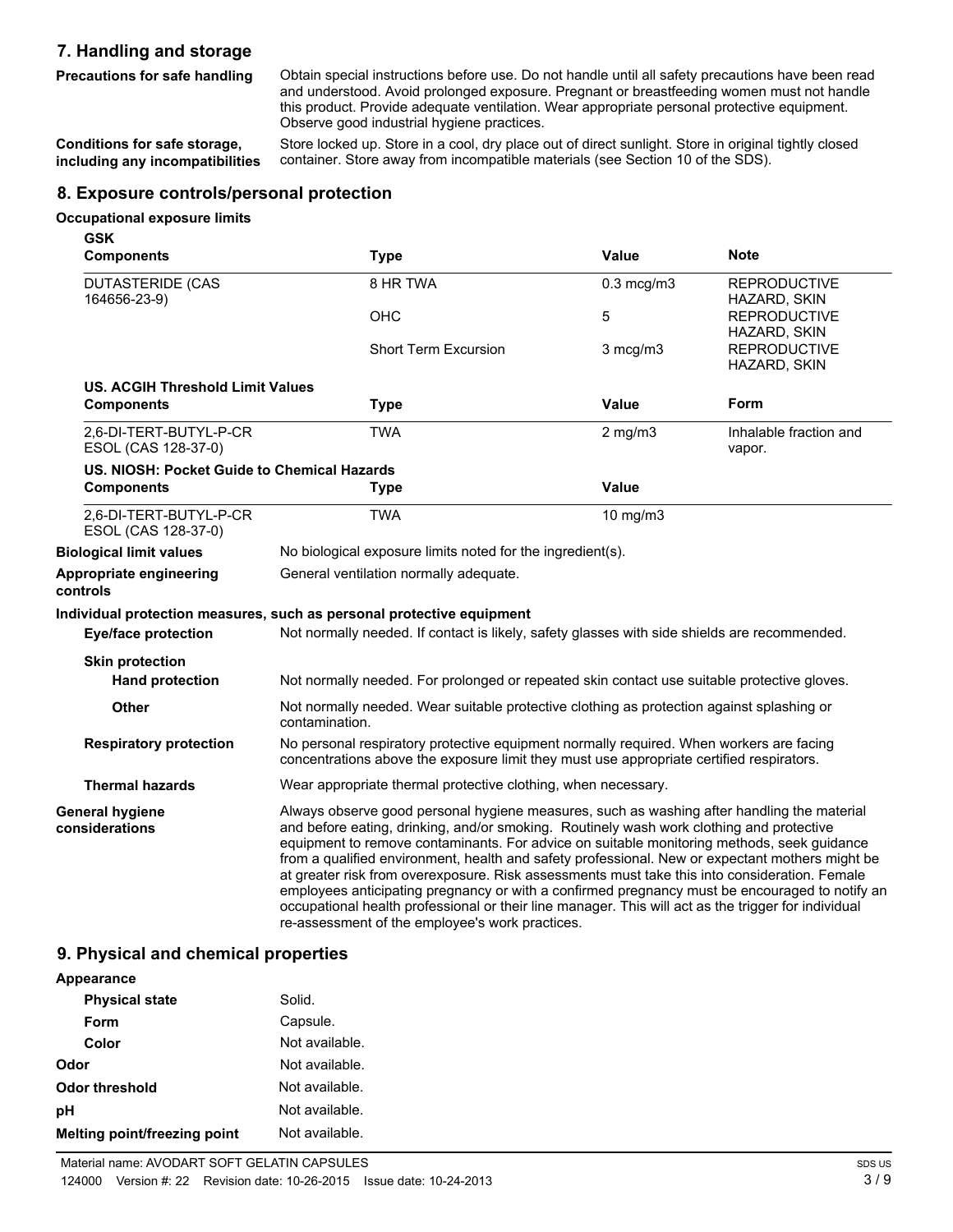| Initial boiling point and boiling<br>range        | Not available.                                                                                |
|---------------------------------------------------|-----------------------------------------------------------------------------------------------|
| <b>Flash point</b>                                | Not available.                                                                                |
| <b>Evaporation rate</b>                           | Not available.                                                                                |
| Flammability (solid, gas)                         | Not available.                                                                                |
| Upper/lower flammability or explosive limits      |                                                                                               |
| <b>Flammability limit - lower</b><br>(%)          | Not available.                                                                                |
| <b>Flammability limit - upper</b><br>(%)          | Not available.                                                                                |
| Explosive limit - lower (%)                       | Not available.                                                                                |
| Explosive limit - upper (%)                       | Not available.                                                                                |
| Vapor pressure                                    | Not available.                                                                                |
| Vapor density                                     | Not available.                                                                                |
| <b>Relative density</b>                           | Not available.                                                                                |
| Solubility(ies)                                   |                                                                                               |
| Solubility (water)                                | Not available.                                                                                |
| <b>Partition coefficient</b><br>(n-octanol/water) | Not available.                                                                                |
| <b>Auto-ignition temperature</b>                  | Not available.                                                                                |
| <b>Decomposition temperature</b>                  | Not available.                                                                                |
| <b>Viscosity</b>                                  | Not available.                                                                                |
| <b>Other information</b>                          |                                                                                               |
| <b>Explosive properties</b>                       | Not explosive.                                                                                |
| <b>Oxidizing properties</b>                       | Not oxidizing.                                                                                |
| 10. Stability and reactivity                      |                                                                                               |
| <b>Reactivity</b>                                 | The product is stable and non-reactive under normal conditions of use, storage and transport. |
| <b>Chemical stability</b>                         | Material is stable under normal conditions.                                                   |
| <b>Possibility of hazardous</b><br>reactions      | No dangerous reaction known under conditions of normal use.                                   |
| <b>Conditions to avoid</b>                        | Contact with incompatible materials.                                                          |
| Incompatible materials                            | Strong oxidizing agents. Fluorine.                                                            |

# **11. Toxicological information**

**Hazardous decomposition**

**products**

#### **Information on likely routes of exposure**

| <b>Inhalation</b>                                                                  | Under normal conditions of intended use, this material is not expected to be an inhalation hazard.                                                                                                                                                                                          |
|------------------------------------------------------------------------------------|---------------------------------------------------------------------------------------------------------------------------------------------------------------------------------------------------------------------------------------------------------------------------------------------|
| <b>Skin contact</b>                                                                | Health injuries are not known or expected under normal use.                                                                                                                                                                                                                                 |
| Eye contact                                                                        | Health injuries are not known or expected under normal use. Direct contact with eyes may cause<br>temporary irritation.                                                                                                                                                                     |
| Ingestion                                                                          | Health injuries are not known or expected under normal use. May be harmful if swallowed.<br>However, ingestion is not likely to be a primary route of occupational exposure.                                                                                                                |
| Symptoms related to the<br>physical, chemical and<br>toxicological characteristics | The following adverse effects have been noted with therapeutic use of this material: decrease in<br>ejaculatory volume; mild reduction in sperm count; breast enlargement and tenderness in males;<br>decrease in libido; symptoms of hypersensitivity (such as skin rash, hives, itching). |
| Information on toxicological effects                                               |                                                                                                                                                                                                                                                                                             |
|                                                                                    |                                                                                                                                                                                                                                                                                             |

None known. Irritating and/or toxic fumes and gases may be emitted upon the products

Acute toxicity **Acute toxicity** Health injuries are not known or expected under normal use.

decomposition.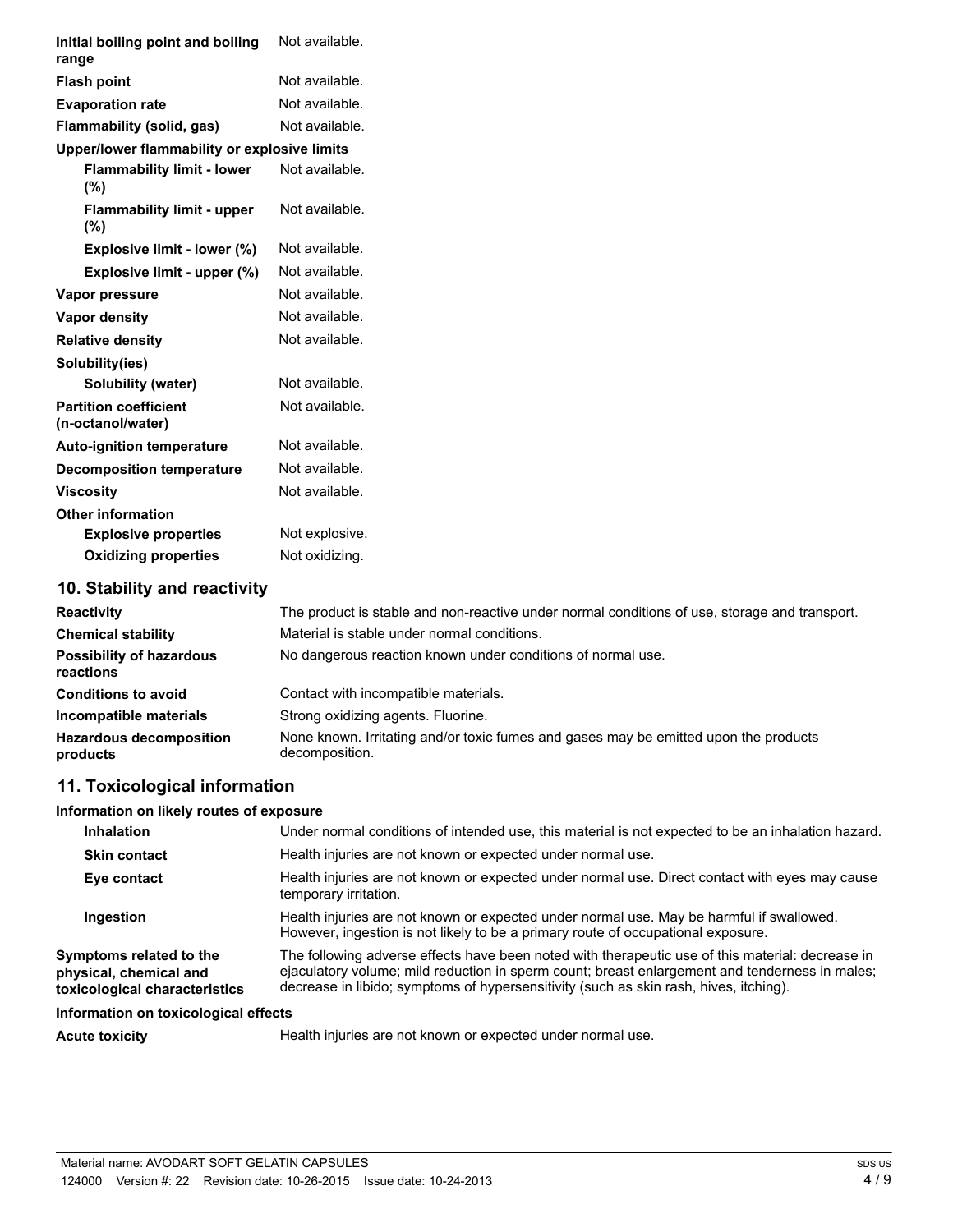| <b>Components</b>                         | <b>Species</b>                                                                                                          | <b>Test Results</b>                                                                                                                     |  |  |
|-------------------------------------------|-------------------------------------------------------------------------------------------------------------------------|-----------------------------------------------------------------------------------------------------------------------------------------|--|--|
| 2,6-DI-TERT-BUTYL-P-CRESOL (CAS 128-37-0) |                                                                                                                         |                                                                                                                                         |  |  |
| <u>Acute</u>                              |                                                                                                                         |                                                                                                                                         |  |  |
| Oral                                      |                                                                                                                         |                                                                                                                                         |  |  |
| LD50                                      | Rat                                                                                                                     | 890 mg/kg                                                                                                                               |  |  |
| DUTASTERIDE (CAS 164656-23-9)             |                                                                                                                         |                                                                                                                                         |  |  |
| <u>Acute</u>                              |                                                                                                                         |                                                                                                                                         |  |  |
| <b>Dermal</b>                             |                                                                                                                         |                                                                                                                                         |  |  |
| <b>MLD</b>                                | Rabbit                                                                                                                  | > 2000 mg/kg                                                                                                                            |  |  |
| Oral                                      |                                                                                                                         |                                                                                                                                         |  |  |
| <b>MLD</b>                                | Mouse                                                                                                                   | > 2000 mg/kg                                                                                                                            |  |  |
|                                           | Rat                                                                                                                     | > 1500 mg/kg                                                                                                                            |  |  |
| <b>Subacute</b>                           |                                                                                                                         |                                                                                                                                         |  |  |
| Oral                                      |                                                                                                                         |                                                                                                                                         |  |  |
| <b>NOAEL</b>                              | Rat                                                                                                                     | < 2 mg/kg, 30 days female                                                                                                               |  |  |
|                                           |                                                                                                                         | 2 mg/kg, 30 days male                                                                                                                   |  |  |
|                                           |                                                                                                                         |                                                                                                                                         |  |  |
|                                           | * Estimates for product may be based on additional component data not shown.                                            |                                                                                                                                         |  |  |
| <b>Skin corrosion/irritation</b>          | data the classification is not possible.                                                                                | Health injuries are not known or expected under normal use. Due to partial or complete lack of                                          |  |  |
| <b>Irritation Corrosion - Skin</b>        |                                                                                                                         |                                                                                                                                         |  |  |
| <b>DUTASTERIDE</b>                        |                                                                                                                         | Acute dermal irritation; OECD 404, Primary dermal irritation<br>$index = 0.1$<br>Result: Slightly irritating<br>Species: Rabbit         |  |  |
| Serious eye damage/eye<br>irritation      | Health injuries are not known or expected under normal use. Direct contact with eyes may cause<br>temporary irritation. |                                                                                                                                         |  |  |
| Eye                                       |                                                                                                                         |                                                                                                                                         |  |  |
| <b>DUTASTERIDE</b>                        |                                                                                                                         | Acute ocular irritation; OECD 405<br>Result: Slight to moderate conjunctival irritation; some iridial<br>involvement<br>Species: Rabbit |  |  |
| Respiratory or skin sensitization         |                                                                                                                         |                                                                                                                                         |  |  |
| <b>Respiratory sensitization</b>          | No studies have been conducted.                                                                                         |                                                                                                                                         |  |  |
| <b>Skin sensitization</b>                 |                                                                                                                         | None known. This product is not expected to cause skin sensitization.                                                                   |  |  |
| <b>Sensitization</b>                      |                                                                                                                         |                                                                                                                                         |  |  |
| <b>DUTASTERIDE</b>                        |                                                                                                                         | Buehler assay<br>Result: Negative<br>Species: Guinea pig                                                                                |  |  |
| <b>Germ cell mutagenicity</b>             | mutagenic or genotoxic.                                                                                                 | No data available to indicate product or any components present at greater than 0.1% are                                                |  |  |
| <b>Mutagenicity</b>                       |                                                                                                                         |                                                                                                                                         |  |  |
| <b>DUTASTERIDE</b>                        |                                                                                                                         | Ames Assay, GLP assay                                                                                                                   |  |  |
|                                           |                                                                                                                         | Result: Negative<br>Chromosomal Aberration Assay In Vitro, CHO cells<br>Result: Negative                                                |  |  |
|                                           |                                                                                                                         | Micronucleus Test, GLP assay; maximum dose = 1500 mg/k<br>g Result: Negative<br>Species: Rat                                            |  |  |
| Carcinogenicity                           | data the classification is not possible.                                                                                | Health injuries are not known or expected under normal use. Due to partial or complete lack of                                          |  |  |
| <b>DUTASTERIDE</b>                        |                                                                                                                         | 2 year bioassay<br>Result: Negative<br>Species: Mouse<br>2 year bioassay, Female<br>Result: Negative<br>Species: Rat                    |  |  |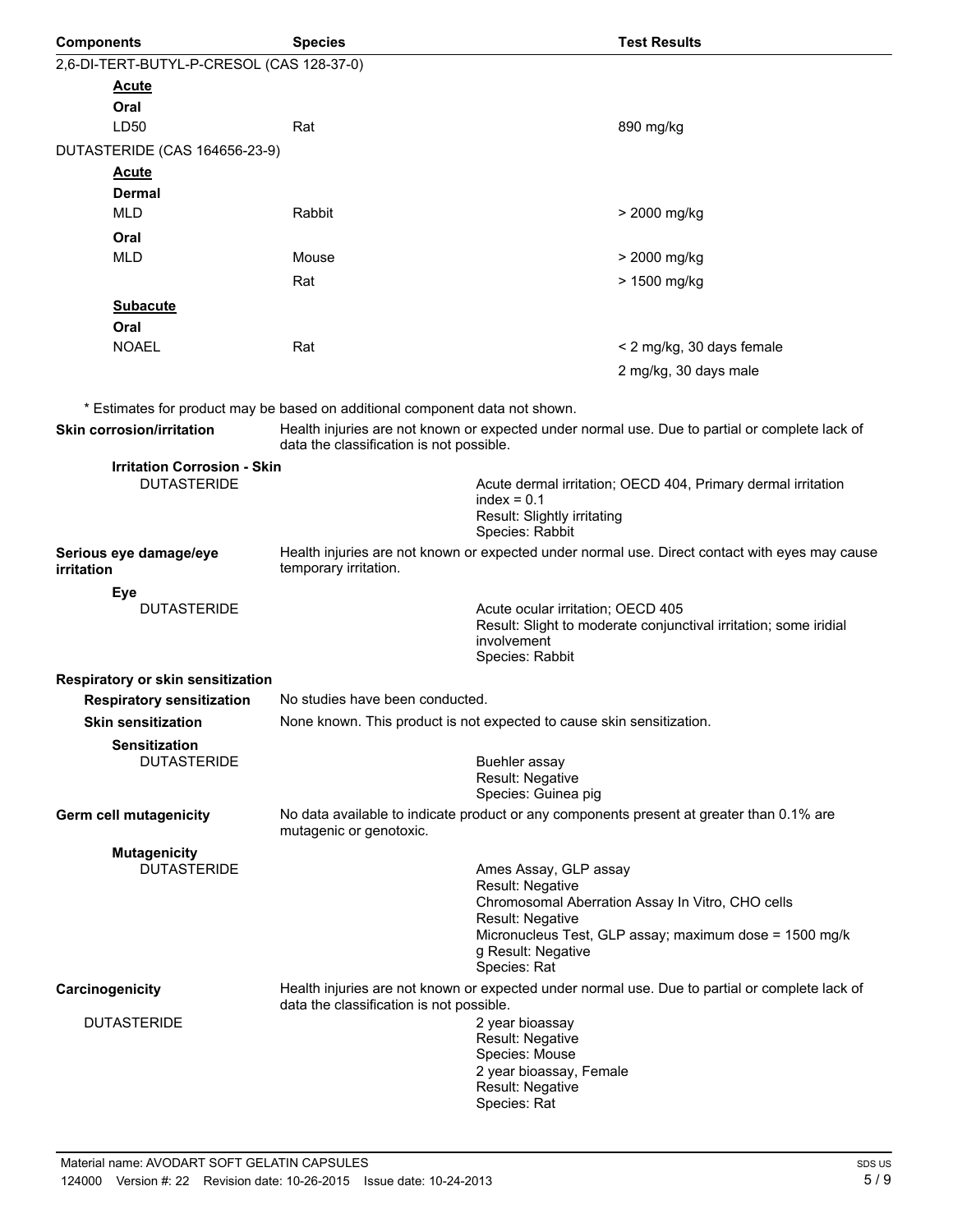2 year bioassay, Male Result: Increase in benign testicular interstitial cell tumours; high dose only (equivalent of 158X human therapeutic dose) Species: Rat

# **IARC Monographs. Overall Evaluation of Carcinogenicity**

2,6-DI-TERT-BUTYL-P-CRESOL (CAS 128-37-0) 3 Not classifiable as to carcinogenicity to humans. **OSHA Specifically Regulated Substances (29 CFR 1910.1001-1050)**

Not listed.

**US. National Toxicology Program (NTP) Report on Carcinogens**

Not available.

**Reproductivity**

**Reproductive toxicity**

Components in this product have been shown to cause birth defects and reproductive disorders in laboratory animals. These effects are linked only to high doses of this substance; low doses did not produce this adverse effect.

| Reproductivity                                               |                                                                                                                                                                                                                                                                                                                                                                                                                                                                                                                                                                                                                                                                                                                                                                                                                                                                                                                                                                                                                                                                                                              |
|--------------------------------------------------------------|--------------------------------------------------------------------------------------------------------------------------------------------------------------------------------------------------------------------------------------------------------------------------------------------------------------------------------------------------------------------------------------------------------------------------------------------------------------------------------------------------------------------------------------------------------------------------------------------------------------------------------------------------------------------------------------------------------------------------------------------------------------------------------------------------------------------------------------------------------------------------------------------------------------------------------------------------------------------------------------------------------------------------------------------------------------------------------------------------------------|
| <b>DUTASTERIDE</b>                                           | Embryo-foetal development - Oral<br>Result: Evidence of feminisation of male foetuses with 0.05<br>mg/kg/day or more; maternal and foetal toxicity with 2.5<br>mg/kg/day or more<br>Species: Rat<br>Embryo-foetal development - Oral<br>Result: No maternal toxicity with doses = 200 mg/kg/day;<br evidence of feminisation of male foetuses with doses >/=<br>0.05 mg/kg/day<br>Species: Rabbit<br>Female Fertility / Early Embryonic Development<br>Result: Maternal and foetal toxicity (increased foetal<br>resorptions, decreased foetal weight, feminisation of male<br>foetuses) with doses of 2.5 mg/kg/day or more<br>Species: Rat<br>Fertility, Male<br>Result: Decreased fertility with doses of 0.05 mg/kg/day for<br>up to 31 weeks<br>Species: Rat<br>Pre- and Post-natal development<br>Result: Maternal toxicty (reduced weight and lengthened<br>gestation) at 2.5 mg/kg/day or more; no toxic effect dose in<br>male offspring (feminisation) <0.05 mg/kg/day; no toxic effect<br>dose in female offspring = $0.05$ mg/kg/day with adverse<br>effects at 2.5 mg/kg/day or<br>Species: Rat |
| Specific target organ toxicity -<br>single exposure          | None known.                                                                                                                                                                                                                                                                                                                                                                                                                                                                                                                                                                                                                                                                                                                                                                                                                                                                                                                                                                                                                                                                                                  |
| <b>Specific target organ toxicity -</b><br>repeated exposure | None known.                                                                                                                                                                                                                                                                                                                                                                                                                                                                                                                                                                                                                                                                                                                                                                                                                                                                                                                                                                                                                                                                                                  |
| Aspiration hazard                                            | Not likely, due to the form of the product.                                                                                                                                                                                                                                                                                                                                                                                                                                                                                                                                                                                                                                                                                                                                                                                                                                                                                                                                                                                                                                                                  |
| <b>Chronic effects</b>                                       | Not available.                                                                                                                                                                                                                                                                                                                                                                                                                                                                                                                                                                                                                                                                                                                                                                                                                                                                                                                                                                                                                                                                                               |
| <b>Further information</b>                                   | Caution - Pharmaceutical agent. Occupational exposure to the substance or mixture may cause<br>adverse effects.                                                                                                                                                                                                                                                                                                                                                                                                                                                                                                                                                                                                                                                                                                                                                                                                                                                                                                                                                                                              |

# **12. Ecological information**

**Ecotoxicity** Contains a substance which causes risk of hazardous effects to the environment.

| <b>Components</b> |                                           | <b>Species</b>                           | <b>Test Results</b>                       |  |  |
|-------------------|-------------------------------------------|------------------------------------------|-------------------------------------------|--|--|
|                   | 2,6-DI-TERT-BUTYL-P-CRESOL (CAS 128-37-0) |                                          |                                           |  |  |
| <b>Aquatic</b>    |                                           |                                          |                                           |  |  |
| Acute             |                                           |                                          |                                           |  |  |
| Algae             | EC50                                      | Green algae (Desmodesmus<br>subspicatus) | $> 0.4$ mg/l, 72 hour EU Method C.3       |  |  |
| Crustacea         | EC50                                      | Daphnia magna                            | 0.61 mg/l, 48 hours OECD Guideline<br>202 |  |  |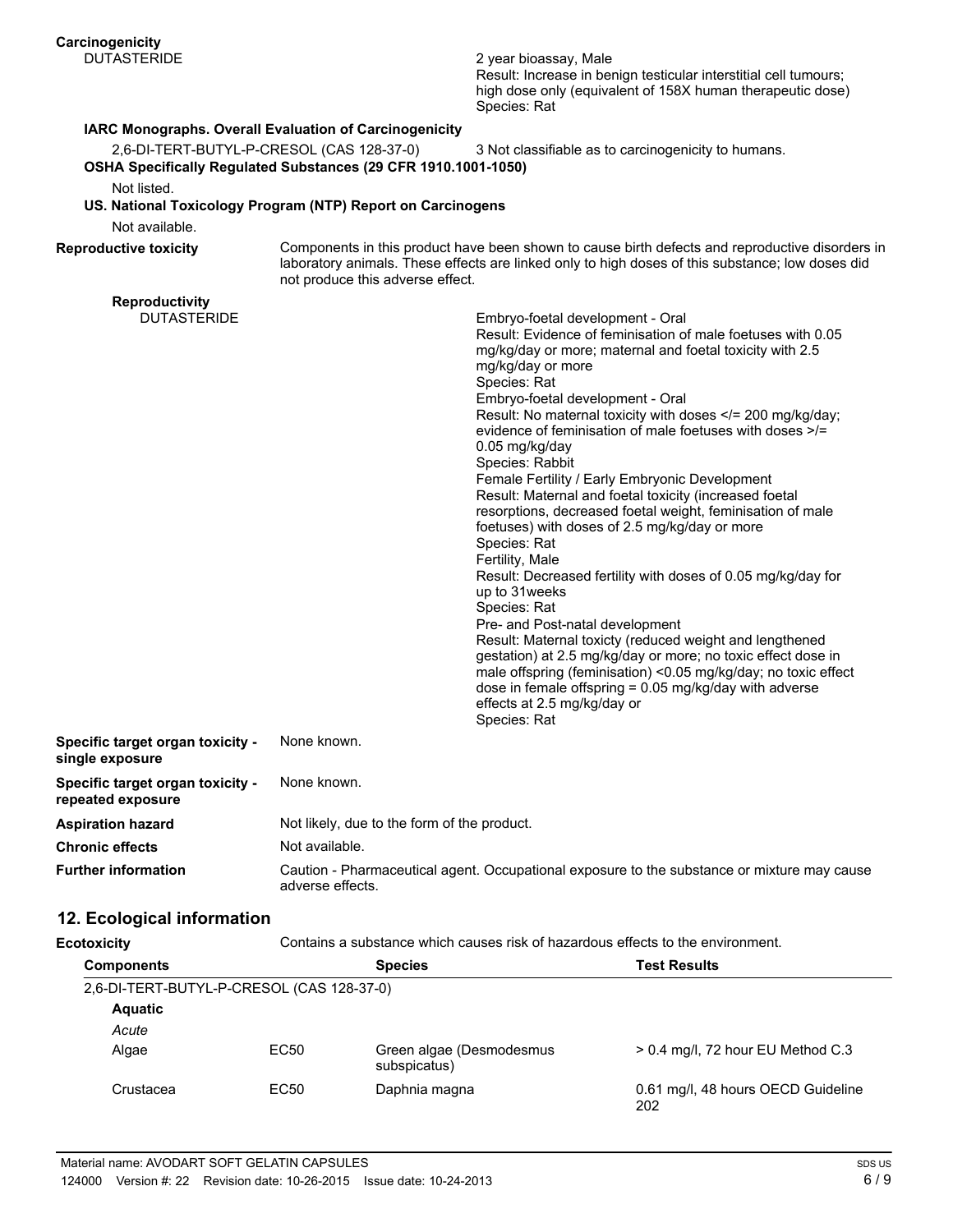| <b>Components</b>                                                                                                                                                                                                                            |                                                                                                                         | <b>Species</b>             |                                                                      | <b>Test Results</b>                                                                                           |  |
|----------------------------------------------------------------------------------------------------------------------------------------------------------------------------------------------------------------------------------------------|-------------------------------------------------------------------------------------------------------------------------|----------------------------|----------------------------------------------------------------------|---------------------------------------------------------------------------------------------------------------|--|
| Fish                                                                                                                                                                                                                                         | LC <sub>0</sub>                                                                                                         | Danio rerio                |                                                                      | > 0.57 mg/l, 96 hour Directive<br>84/449/EEC, C.1                                                             |  |
| Chronic<br>Crustacea                                                                                                                                                                                                                         | <b>NOEC</b>                                                                                                             | Daphnia magna              |                                                                      | 0.316 mg/l, 21 day OECD Guide-line<br>202, part 2 "Daphnia sp., Reproduction                                  |  |
|                                                                                                                                                                                                                                              |                                                                                                                         |                            |                                                                      | Test"                                                                                                         |  |
| DUTASTERIDE (CAS 164656-23-9)                                                                                                                                                                                                                |                                                                                                                         |                            |                                                                      |                                                                                                               |  |
| <b>Aquatic</b>                                                                                                                                                                                                                               |                                                                                                                         |                            |                                                                      |                                                                                                               |  |
| Acute<br><b>Activated Sludge</b><br>Respiration                                                                                                                                                                                              | <b>IC50</b>                                                                                                             | Residential sludge         |                                                                      | > 1000 mg/l, 3 hours                                                                                          |  |
| Crustacea                                                                                                                                                                                                                                    | <b>EC50</b>                                                                                                             | Water flea (Daphnia magna) |                                                                      | $> 1$ mg/l, 48 hours                                                                                          |  |
|                                                                                                                                                                                                                                              | <b>NOEC</b>                                                                                                             | Water flea (Daphnia magna) |                                                                      | $> 1$ mg/l, 48 hours                                                                                          |  |
| Chronic                                                                                                                                                                                                                                      |                                                                                                                         |                            |                                                                      |                                                                                                               |  |
| Fish                                                                                                                                                                                                                                         | Growth test<br>LOEC                                                                                                     | promelas)                  | Fathead minnow (Juvenile Pimephales                                  | 0.079 mg/l, 101 days Flow-through test,<br>extended OECD 210                                                  |  |
|                                                                                                                                                                                                                                              | Growth test<br><b>NOEC</b>                                                                                              | promelas)                  | Fathead minnow (Juvenile Pimephales                                  | 0.021 mg/l, 101 days                                                                                          |  |
| <b>Terrestrial</b>                                                                                                                                                                                                                           |                                                                                                                         |                            |                                                                      |                                                                                                               |  |
| Acute                                                                                                                                                                                                                                        |                                                                                                                         |                            |                                                                      |                                                                                                               |  |
| Earthworm                                                                                                                                                                                                                                    | <b>EC50</b>                                                                                                             |                            | Manure worm (Eisenia foetida)                                        | 1010 mg/kg, 28 days                                                                                           |  |
|                                                                                                                                                                                                                                              | <b>NOEC</b>                                                                                                             |                            | Manure worm (Eisenia foetida)                                        | 1010 mg/kg, 28 days                                                                                           |  |
| * Estimates for product may be based on additional component data not shown.                                                                                                                                                                 |                                                                                                                         |                            |                                                                      |                                                                                                               |  |
| <b>Persistence and degradability</b>                                                                                                                                                                                                         |                                                                                                                         |                            |                                                                      |                                                                                                               |  |
| <b>Photolysis</b>                                                                                                                                                                                                                            |                                                                                                                         |                            |                                                                      |                                                                                                               |  |
| UV/visible spectrum wavelength<br><b>DUTASTERIDE</b>                                                                                                                                                                                         |                                                                                                                         |                            | 300, pH 2-11                                                         |                                                                                                               |  |
| <b>Biodegradability</b>                                                                                                                                                                                                                      |                                                                                                                         |                            |                                                                      |                                                                                                               |  |
| Percent degradation (Aerobic biodegradation-ready)                                                                                                                                                                                           |                                                                                                                         |                            |                                                                      |                                                                                                               |  |
| 2,6-DI-TERT-BUTYL-P-CRESOL                                                                                                                                                                                                                   |                                                                                                                         |                            |                                                                      | 4.5 %, 28 days Modified MITI test, Activated sludge<br>< 10 %, 20 Days Closed bottle test, Residential sludge |  |
| <b>DUTASTERIDE</b>                                                                                                                                                                                                                           |                                                                                                                         |                            | < 1 %, 28 days Modified Sturm test.                                  |                                                                                                               |  |
| Percent degradation (Aerobic biodegradation-soil)<br><b>DUTASTERIDE</b>                                                                                                                                                                      |                                                                                                                         |                            | $< 2.3 %$ , 64 days<br>12 %, 56 days                                 |                                                                                                               |  |
| Percent degradation (Anaerobic biodegradation)<br><b>DUTASTERIDE</b>                                                                                                                                                                         |                                                                                                                         |                            |                                                                      |                                                                                                               |  |
| Bioaccumulative potential                                                                                                                                                                                                                    |                                                                                                                         |                            |                                                                      |                                                                                                               |  |
| <b>DUTASTERIDE</b>                                                                                                                                                                                                                           | Partition coefficient n-octanol / water (log Kow)<br><b>Bioconcentration factor (BCF)</b><br>2,6-DI-TERT-BUTYL-P-CRESOL |                            | 3.87                                                                 |                                                                                                               |  |
|                                                                                                                                                                                                                                              |                                                                                                                         |                            | 230 - 2500 Measured, Cyprinus carpio, carp                           |                                                                                                               |  |
| <b>Mobility in soil</b>                                                                                                                                                                                                                      | Not available.                                                                                                          |                            |                                                                      |                                                                                                               |  |
| Mobility in general                                                                                                                                                                                                                          |                                                                                                                         |                            |                                                                      |                                                                                                               |  |
| <b>Volatility</b>                                                                                                                                                                                                                            |                                                                                                                         |                            |                                                                      |                                                                                                               |  |
| Henry's law<br>2,6-DI-TERT-BUTYL-P-CRESOL<br><b>DUTASTERIDE</b>                                                                                                                                                                              |                                                                                                                         |                            | 0.000004, 25 Estimated<br>0 atm m <sup>3</sup> /mol Calculated, 25 C |                                                                                                               |  |
| Other adverse effects                                                                                                                                                                                                                        | Not available.                                                                                                          |                            |                                                                      |                                                                                                               |  |
| 13. Disposal considerations                                                                                                                                                                                                                  |                                                                                                                         |                            |                                                                      |                                                                                                               |  |
| <b>Disposal instructions</b>                                                                                                                                                                                                                 |                                                                                                                         |                            |                                                                      | Collect and reclaim or dispose in sealed containers at licensed waste disposal site. Do not allow             |  |
| this material to drain into sewers/water supplies. Do not contaminate ponds, waterways or ditches<br>with chemical or used container. Dispose of contents/container in accordance with<br>local/regional/national/international regulations. |                                                                                                                         |                            |                                                                      |                                                                                                               |  |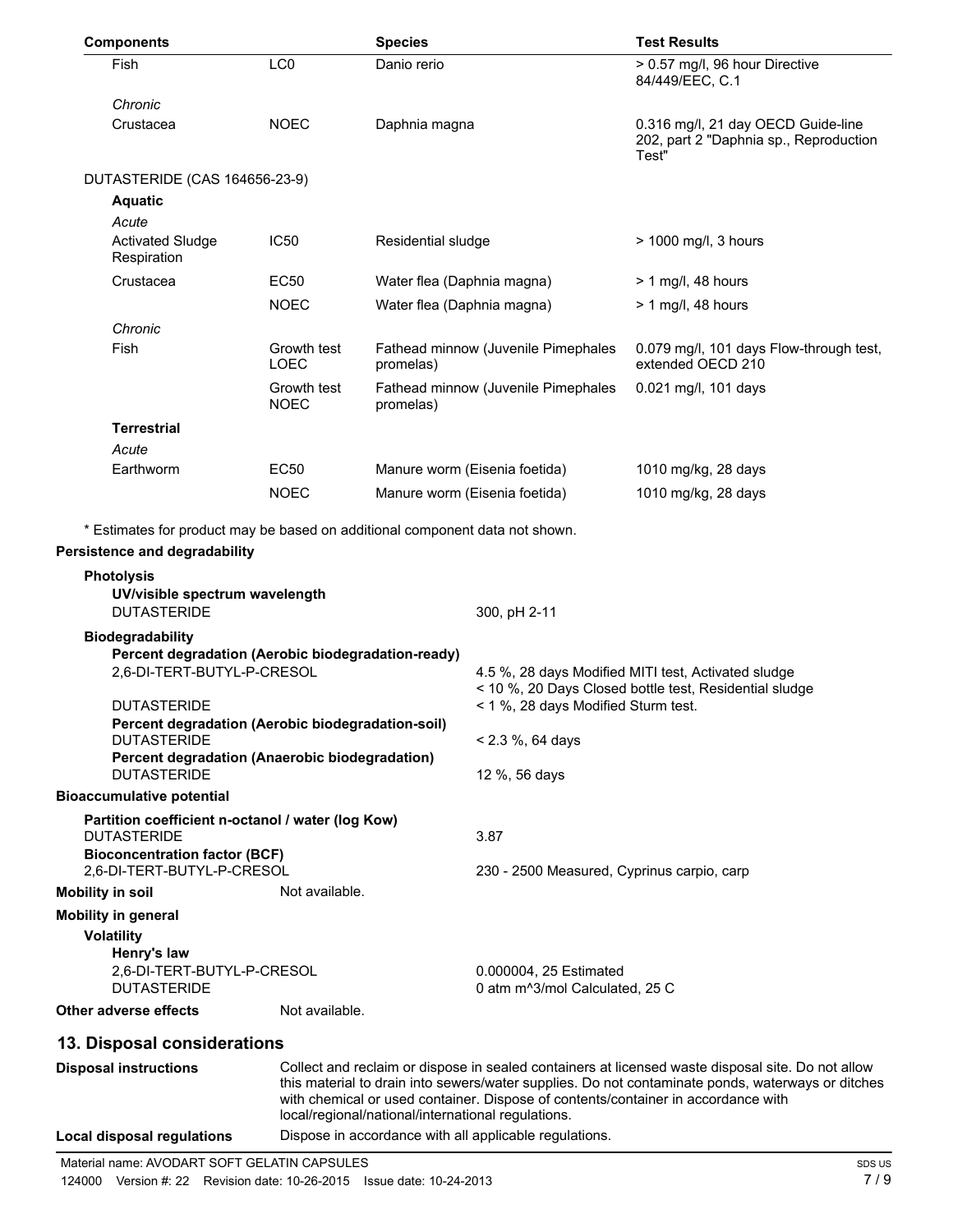| Hazardous waste code                     | The waste code should be assigned in discussion between the user, the producer and the waste<br>disposal company.                                                                                                      |
|------------------------------------------|------------------------------------------------------------------------------------------------------------------------------------------------------------------------------------------------------------------------|
| Waste from residues / unused<br>products | Dispose of in accordance with local regulations. Empty containers or liners may retain some<br>product residues. This material and its container must be disposed of in a safe manner (see:<br>Disposal instructions). |
| Contaminated packaging                   | Since emptied containers may retain product residue, follow label warnings even after container is<br>emptied. Empty containers should be taken to an approved waste handling site for recycling or<br>disposal.       |

# **14. Transport information**

#### **DOT**

Not regulated as a dangerous good.

Read safety instructions, SDS and emergency procedures before handling.

#### **IATA**

Not regulated as dangerous goods.

#### **IMDG**

Not regulated as dangerous goods.

MARPOL Annex II applies to liquids used in a ship's operation that pose a threat to the marine environment. These materials may not be transported in bulk. **Transport in bulk according to Annex II of MARPOL 73/78 and the IBC Code**

# **15. Regulatory information**

#### **US federal regulations**

**TSCA Section 12(b) Export Notification (40 CFR 707, Subpt. D)**

Not regulated.

**CERCLA Hazardous Substance List (40 CFR 302.4)**

Not listed.

#### **SARA 304 Emergency release notification**

Not regulated.

**OSHA Specifically Regulated Substances (29 CFR 1910.1001-1050)**

Not listed.

**Hazard categories**

# **Superfund Amendments and Reauthorization Act of 1986 (SARA)**

Immediate Hazard - No Delayed Hazard - Yes Fire Hazard - No Pressure Hazard - No Reactivity Hazard - No

#### **SARA 302 Extremely hazardous substance**

Not listed.

**SARA 311/312 Hazardous** No **chemical**

# **SARA 313 (TRI reporting)**

Not regulated.

# **Other federal regulations**

**Clean Air Act (CAA) Section 112 Hazardous Air Pollutants (HAPs) List**

Not regulated.

**Clean Air Act (CAA) Section 112(r) Accidental Release Prevention (40 CFR 68.130)**

# Not regulated.

**Safe Drinking Water Act** Not regulated. **(SDWA)**

# **US state regulations**

- **US. California Controlled Substances. CA Department of Justice (California Health and Safety Code Section 11100)** Not listed.
- **US. Massachusetts RTK Substance List** 2,6-DI-TERT-BUTYL-P-CRESOL (CAS 128-37-0)
- **US. New Jersey Worker and Community Right-to-Know Act**
	- 2,6-DI-TERT-BUTYL-P-CRESOL (CAS 128-37-0)